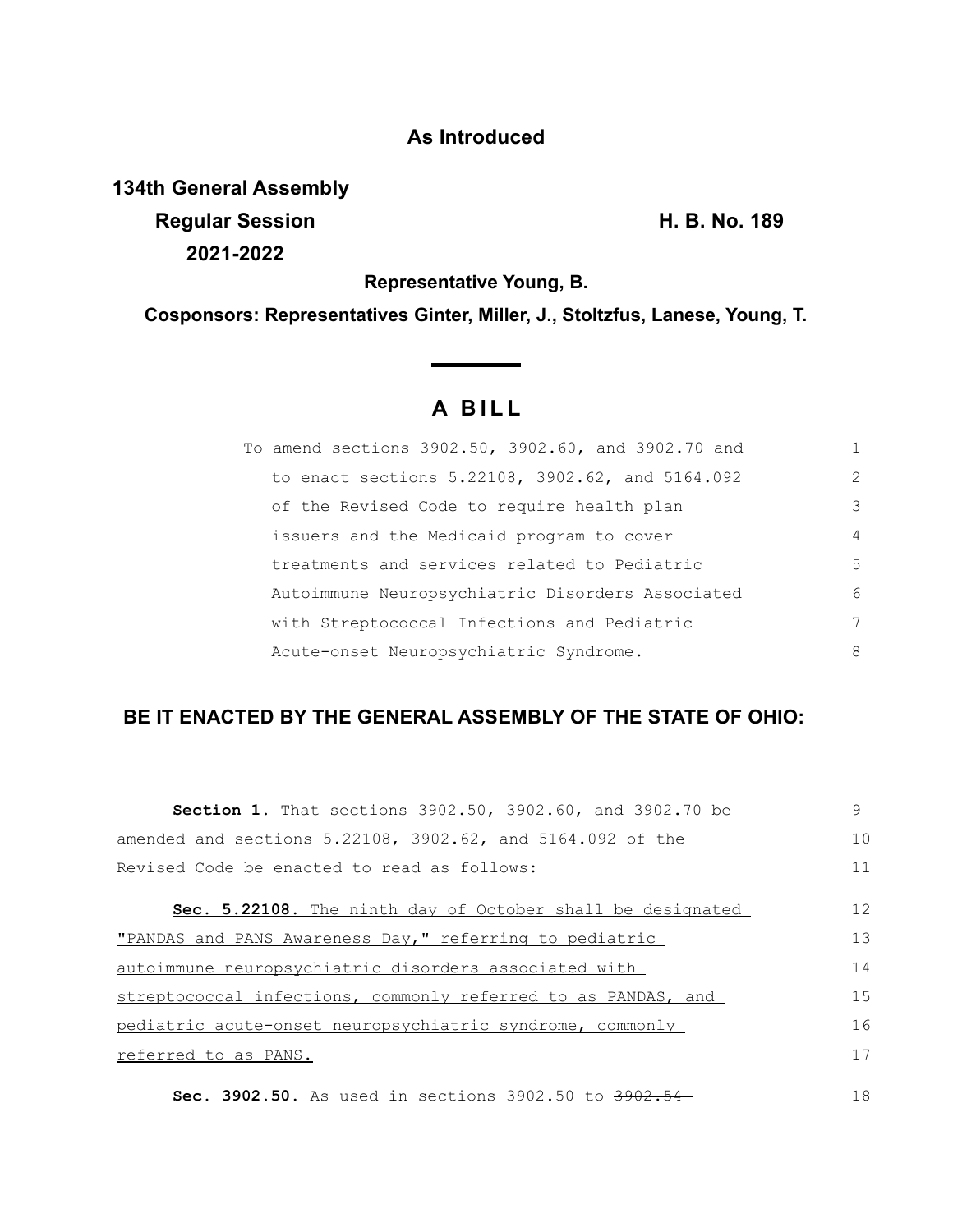| 3902.71 of the Revised Code:                                     | 19 |
|------------------------------------------------------------------|----|
| (A) "Ambulance" has the same meaning as in section 4765.01       | 20 |
| of the Revised Code.                                             | 21 |
| (B) "Clinical laboratory services" has the same meaning as       | 22 |
| in section 4731.65 of the Revised Code.                          | 23 |
| (C) "Cost sharing" means the cost to a covered person            | 24 |
| under a health benefit plan according to any copayment,          | 25 |
| coinsurance, deductible, or other out-of-pocket expense          | 26 |
| requirement.                                                     | 27 |
| (D) "Covered person," "health benefit plan," "health care        | 28 |
| services," and "health plan issuer" have the same meanings as in | 29 |
| section 3922.01 of the Revised Code.                             | 30 |
| (E) "Emergency facility" has the same meaning as in              | 31 |
| section 3701.74 of the Revised Code.                             | 32 |
| (F) "Emergency services" means all of the following as           | 33 |
| described in 42 U.S.C. 1395dd:                                   | 34 |
| (1) Medical screening examinations undertaken to determine       | 35 |
| whether an emergency medical condition exists;                   | 36 |
| (2) Treatment necessary to stabilize an emergency medical        | 37 |
| condition;                                                       | 38 |
| (3) Appropriate transfers undertaken prior to an emergency       | 39 |
| medical condition being stabilized.                              | 40 |
| (G) "Prior authorization requirement" means any practice         | 41 |
| implemented by a health plan issuer in which coverage of a       | 42 |
| health care service, device, or drug is dependent upon a covered | 43 |
| person or a health care practitioner obtaining approval from the | 44 |
| health plan issuer prior to the service, device, or drug being   | 45 |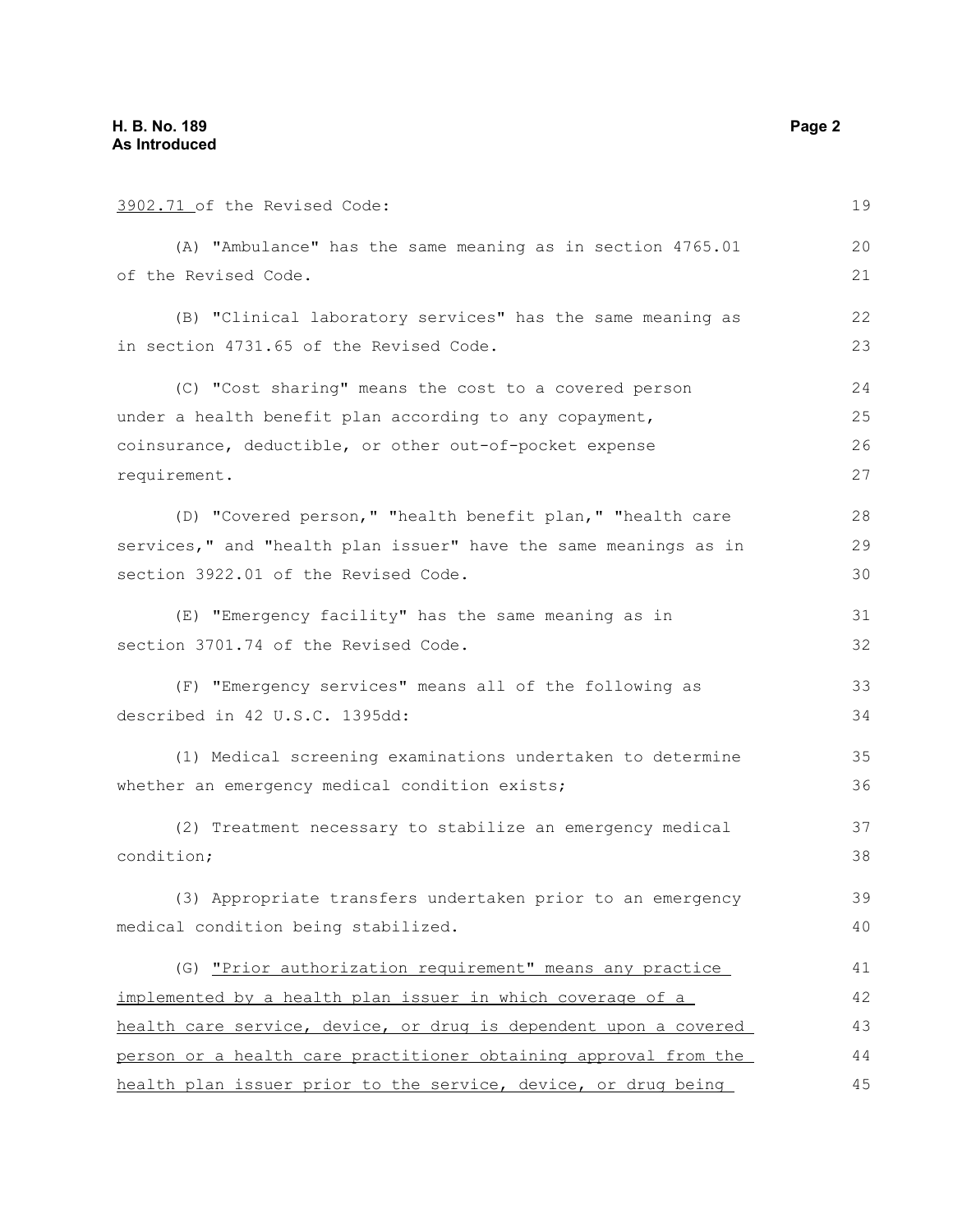| performed, received, or prescribed, as applicable. "Prior        | 46 |
|------------------------------------------------------------------|----|
| authorization" includes prospective or utilization review        | 47 |
| procedures conducted prior to providing a health care service,   | 48 |
| device, or drug.                                                 | 49 |
| (H) "Step therapy protocol" has the same meaning as in           | 50 |
| section 3901.83 of the Revised Code.                             | 51 |
| (I) "Unanticipated out-of-network care" means health care        | 52 |
| services, including clinical laboratory services, that are       | 53 |
| covered under a health benefit plan and that are provided by an  | 54 |
| out-of-network provider when either of the following conditions  | 55 |
| applies:                                                         | 56 |
| (1) The covered person did not have the ability to request       | 57 |
| such services from an in-network provider.                       | 58 |
| (2) The services provided were emergency services.               | 59 |
|                                                                  |    |
| Sec. 3902.60. As used in sections 3902.60 and 3902.61 of         | 60 |
| the Revised Code:                                                | 61 |
| (A) "Associated conditions" means the symptoms or side           | 62 |
| effects of stage four advanced metastatic cancer, or the         | 63 |
| treatment thereof, which would, in the judgment of the health    | 64 |
| care practitioner in question, jeopardize the health of a        | 65 |
| covered individual if left untreated.                            | 66 |
| (B) "Covered person," "health benefit plan," and "health-        | 67 |
| plan issuer" have the same meanings as in section 3922.01 of the | 68 |
| Revised Code.                                                    | 69 |
| (C) -"Stage four advanced metastatic cancer" means a cancer      | 70 |
| that has spread from the primary or original site of the cancer  | 71 |
| to nearby tissues, lymph nodes, or other areas or parts of the   | 72 |
| body.                                                            | 73 |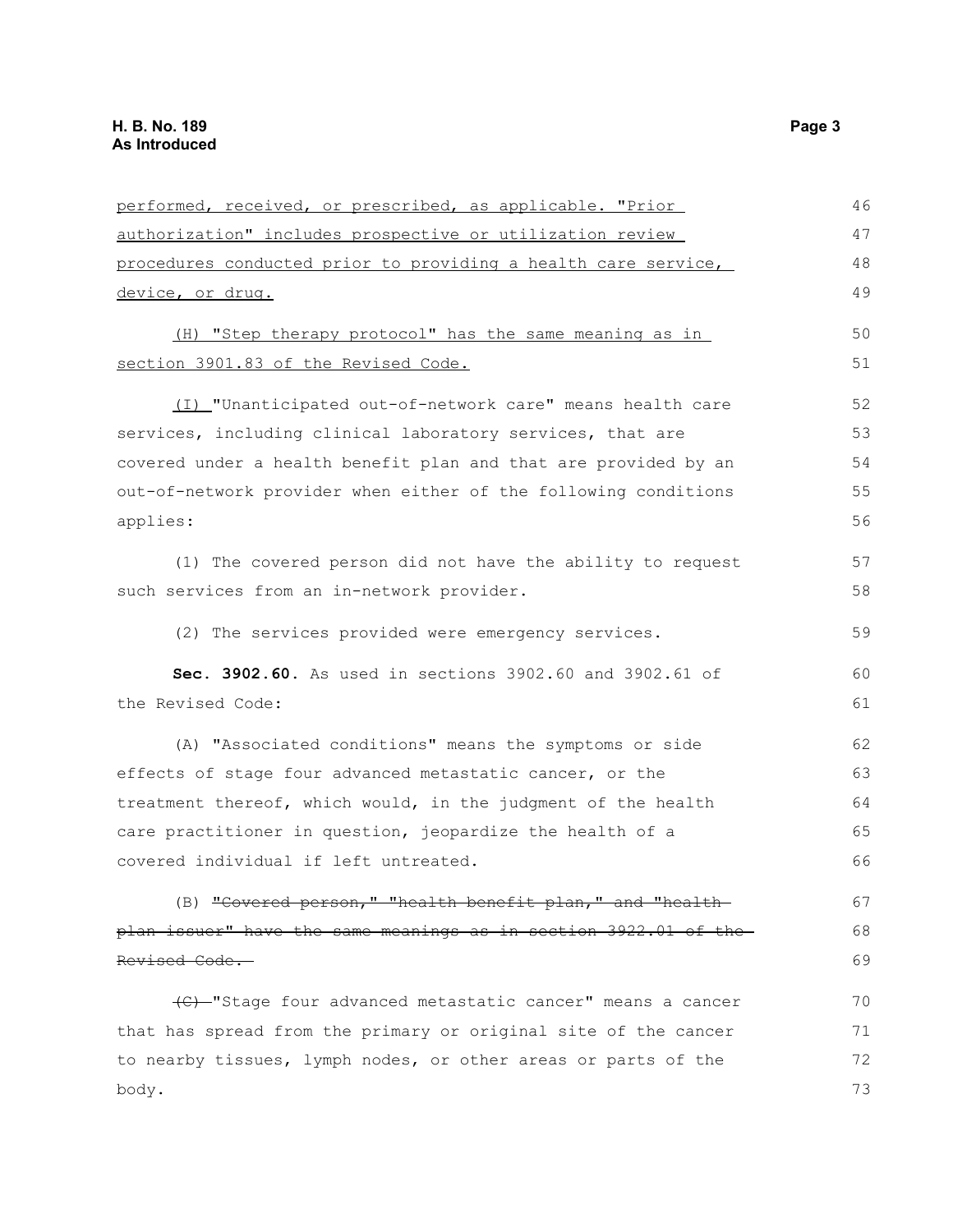| Sec. 3902.62. (A) As used in this section, "diagnostic                 | 74  |
|------------------------------------------------------------------------|-----|
| evaluation" includes all testing and services appropriate for          | 75  |
| any class of medical, neurological, or immune-mediated                 | 76  |
| disorders, including autoimmune encephalitis.                          | 77  |
| (B) Notwithstanding section 3901.71 of the Revised Code, a             | 78  |
| health benefit plan issued, delivered, or renewed on or after          | 79  |
| the effective date of this section shall provide coverage for          | 80  |
| the screening, diagnosis, and treatment of pediatric autoimmune        | 81  |
| neuropsychiatric disorders associated with streptococcal               | 82  |
| infections, commonly referred to as PANDAS, and pediatric acute        | 83  |
| onset neuropsychiatric syndrome, commonly referred to as PANS.         | 84  |
| (C) A health plan issuer shall not apply a cost-sharing                | 85  |
| <u>requirement to the coverage required under division (B) of this</u> | 86  |
| section that is less favorable than the cost-sharing requirement       | 87  |
| that applies substantially to all medical and surgical benefits        | 88  |
| <u>provided under the health benefit plan.</u>                         | 89  |
| (D) Benefits required under division (B) of this section               | 90  |
| shall cover, at minimum, all of the following:                         | 91  |
| (1) Comprehensive diagnostic evaluation, symptomatic                   | 92  |
| relief, and related services, including laboratory, radiology,         | 93  |
| psychiatric, and behavioral services;                                  | 94  |
| (2) Immunomodulatory therapies, including all of the                   | 95  |
| following:                                                             | 96  |
| (a) Immunoglobulin therapy, including both high dose and               | 97  |
| low dose infusions, as well as the cost of related medications,        | 98  |
| administration, and monitoring;                                        | 99  |
| (b) Corticosteroids;                                                   | 100 |
| (c) Plasmapheresis;                                                    | 101 |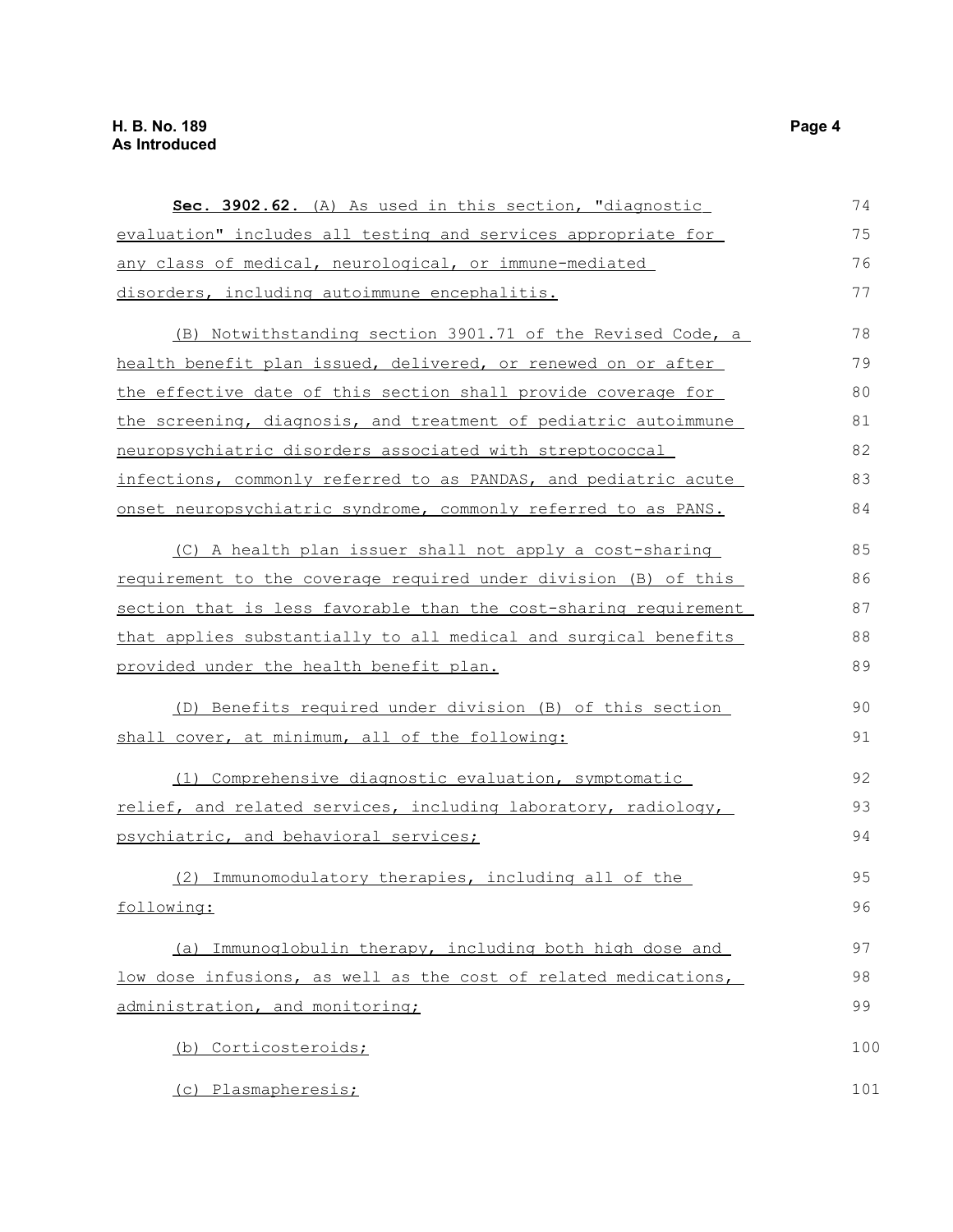(d) Rituxmab or similar products. (3) Antimicrobial treatment, including antibiotics and antivirals; (4) Therapeutic care, including services provided by a speech therapist, speech-language pathologist, occupational therapist, or physical therapist licensed or certified in the state in which the therapist practices. (E)(1) The coverage required under division (B) of this section shall not be subject to either a step therapy protocol or a prior authorization requirement. (2) The coverage required under division (B) of this section shall not be contingent upon either of the following: (a) A patient's symptoms meeting a specified threshold of severity; (b) A patient having a specified immunodeficiency status. (F) If, at any time, this state is required to defray the cost of any coverage required under division (B) of this section, pursuant to any provision of the "Patient Protection and Affordable Care Act of 2010," Pub. L. No. 111-148, including 42 U.S.C. 18031(d)(3)(B), or any successor provision, or pursuant to any rules or regulations promulgated, or any opinion, guidance, or other action made, by the secretary of the United States department of health and human services, or its successor agency, then the requirement made under division (B) of this section shall be inoperative, other than any such coverage authorized under 42 U.S.C. 1396a, and the state shall not assume any obligation for the cost of coverage required 102 103 104 105 106 107 108 109 110 111 112 113 114 115 116 117 118 119 120 121 122 123 124 125 126 127 128

under division (B) of this section.

129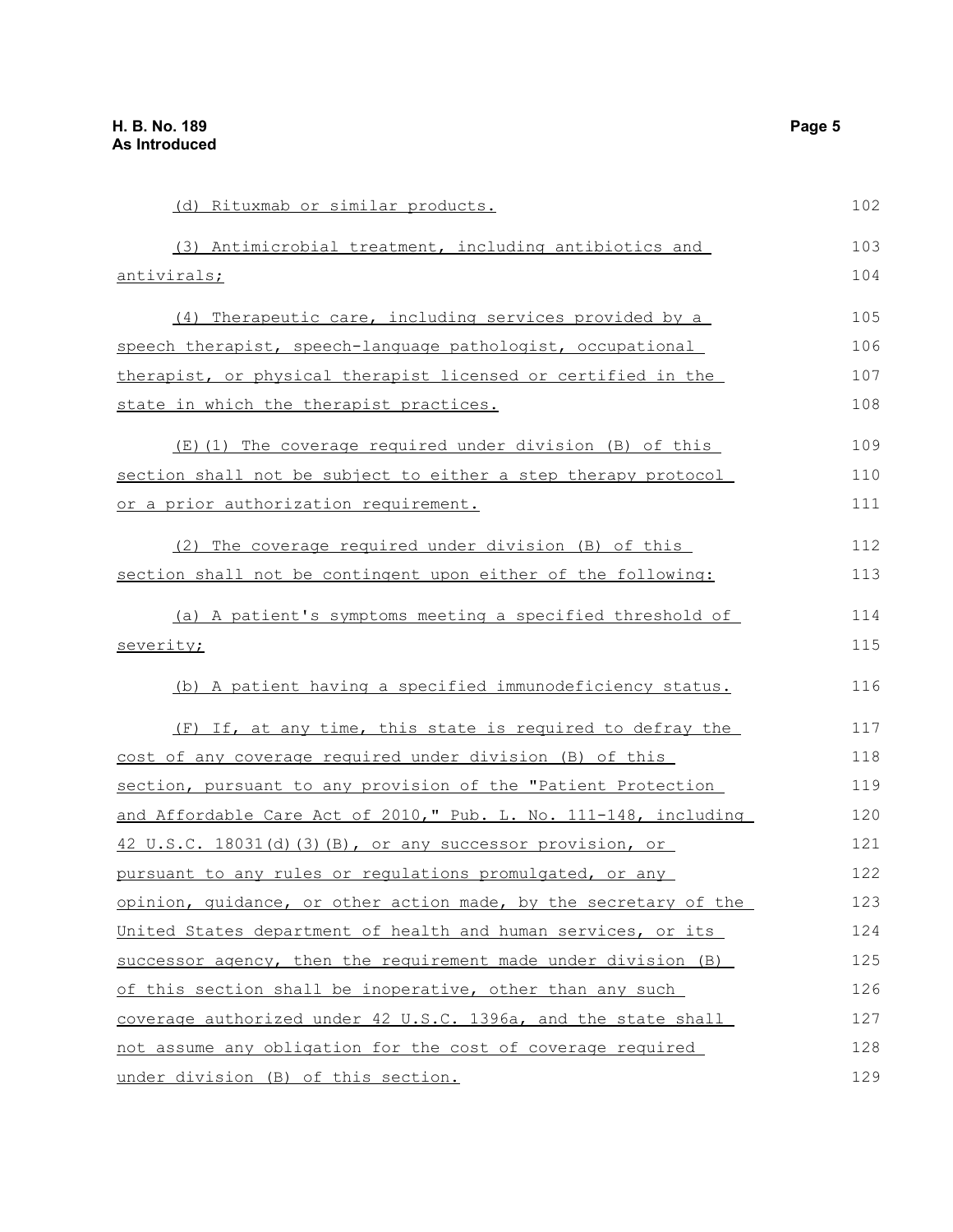| Sec. 3902.70. As used in this section and section 3902.71        | 130 |
|------------------------------------------------------------------|-----|
| of the Revised Code:                                             | 131 |
| (A) "340B covered entity" and "third-party administrator"        | 132 |
| have the same meanings as in section 5167.01 of the Revised      | 133 |
| Code.                                                            | 134 |
| (B) "Health plan issuer" has the same meaning as in-             | 135 |
| section 3922.01 of the Revised Code.                             | 136 |
| (C) - "Terminal distributor of dangerous drugs" has the same     | 137 |
| meaning as in section 4729.01 of the Revised Code.               | 138 |
| Sec. 5164.092. (A) As used in this section:                      | 139 |
| (1) "Diagnostic evaluation" includes all testing and             | 140 |
| services appropriate for any class of medical, neurological, or  | 141 |
| immune-mediated disorders, including autoimmune encephalitis.    | 142 |
| (2) "Prior authorization requirement" has the same meaning       | 143 |
| as in section 5160.34 of the Revised Code.                       | 144 |
| (3) "Step therapy protocol" has the same meaning as in           | 145 |
| section 5164.7512 of the Revised Code.                           | 146 |
| (B) The medicaid program shall provide coverage for the          | 147 |
| screening, diagnosis, and treatment of pediatric autoimmune      | 148 |
| neuropsychiatric disorders associated with streptococcal         | 149 |
| infections, commonly referred to as PANDAS, and pediatric acute- | 150 |
| onset neuropsychiatric syndrome, commonly referred to as PANS.   | 151 |
| (C) The medicaid program shall not institute a cost-             | 152 |
| sharing requirement under section 5162.20 of the Revised Code to | 153 |
| the coverage required under division (B) of this section that is | 154 |
| less favorable than the cost-sharing requirement that applies    | 155 |
| substantially to all medical and surgical benefits provided      | 156 |
| under the health benefit plan.                                   | 157 |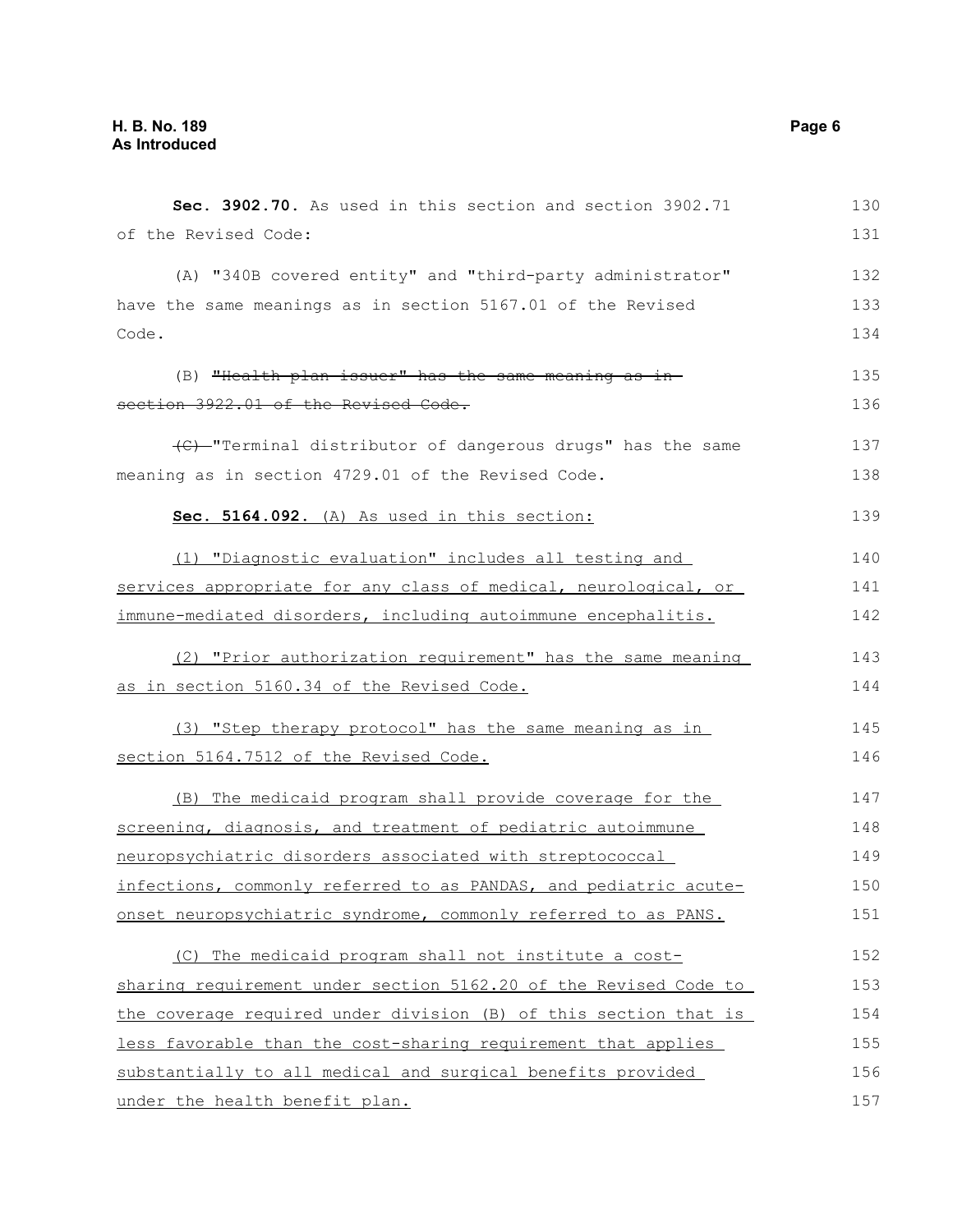| (D) Benefits required under division (B) of this section        | 158 |
|-----------------------------------------------------------------|-----|
| shall cover, at a minimum, all of the following:                | 159 |
| (1) Comprehensive diagnostic evaluation, symptomatic            | 160 |
| relief, and related services, including laboratory, radiology,  | 161 |
| psychiatric, and behavioral services;                           | 162 |
| (2) Immunomodulatory therapies, including all of the            | 163 |
| following:                                                      | 164 |
| (a) Immunoglobulin therapy, including both high dose and        | 165 |
| low dose infusions, as well as the cost of related medications, | 166 |
| administration, and monitoring;                                 | 167 |
| (b) Corticosteroids;                                            | 168 |
| (c) Plasmapheresis;                                             | 169 |
| (d) Rituxmab or similar products.                               | 170 |
| (3) Antimicrobial treatment, including antibiotics and          | 171 |
| antivirals;                                                     | 172 |
| (4) Therapeutic care, including services provided by a          | 173 |
| speech therapist, speech-language pathologist, occupational     | 174 |
| therapist, or physical therapist licensed or certified in the   | 175 |
| state in which the therapist practices.                         | 176 |
| (E)(1) The coverage required under division (B) of this         | 177 |
| section shall not be subject to either a step therapy protocol  | 178 |
| or a prior authorization requirement.                           | 179 |
| (2) The coverage required under division (B) of this            | 180 |
| section shall not be contingent upon either of the following:   | 181 |
| (a) A patient's symptoms meeting a specified threshold of       | 182 |
| severity;                                                       | 183 |
| (b) A patient having a specified immunodeficiency status.       | 184 |